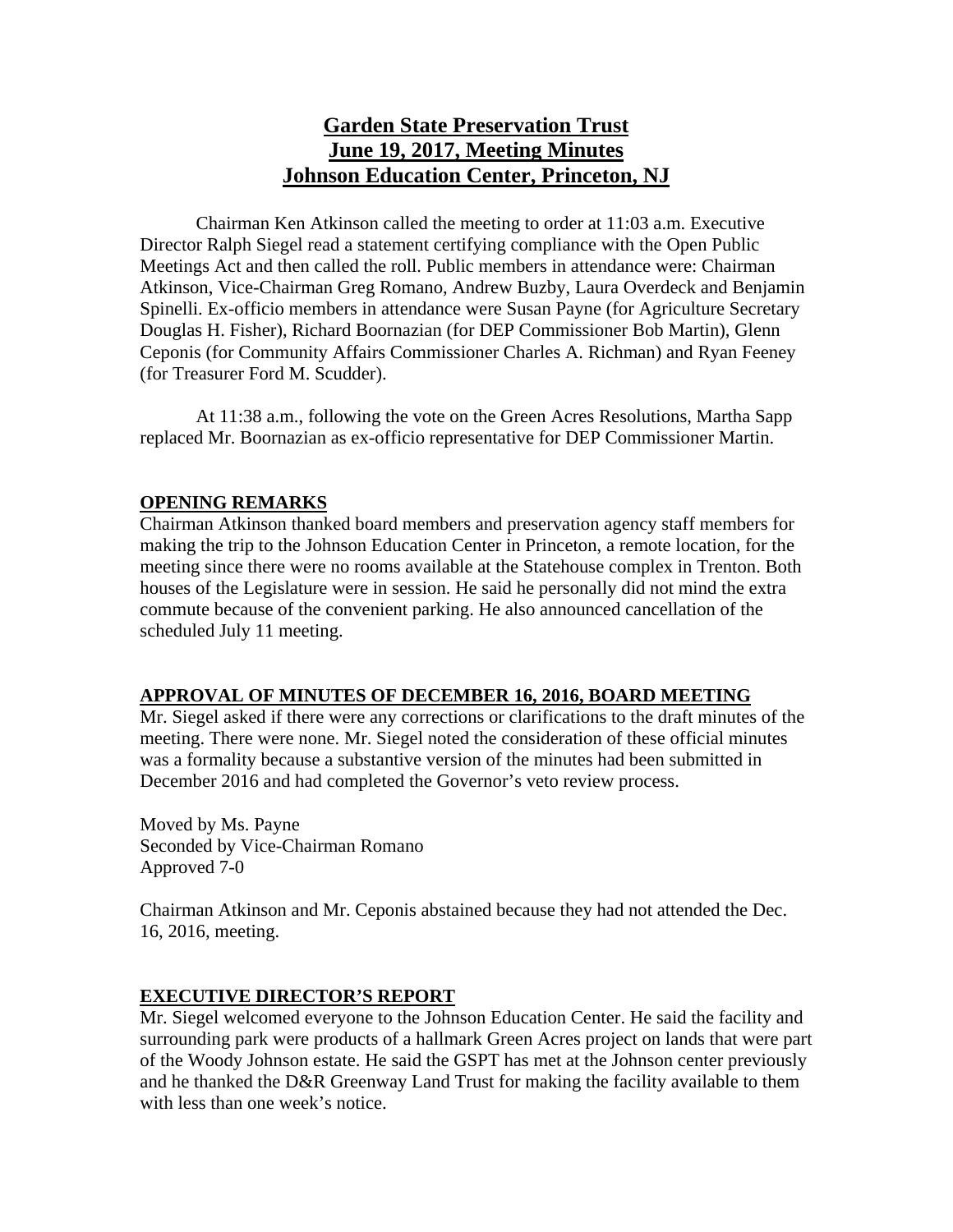Mr. Siegel reviewed the contents of the members' Meeting Folders, including the resolutions for board consideration. He noted that the Summary and project lists mailed to the members had some minor typographical errors, all of which had been corrected in Meeting Folders the members had before them today.

| Green Acres FY2017 Summary<br><b>Local and Nonprofit Acquisition &amp; Parks Development Projects</b>      |                                             |                                   |                                            |                      |                             |
|------------------------------------------------------------------------------------------------------------|---------------------------------------------|-----------------------------------|--------------------------------------------|----------------------|-----------------------------|
|                                                                                                            |                                             |                                   |                                            |                      |                             |
|                                                                                                            | Recommendation                              | <b>FY2017</b><br><b>CBT Funds</b> | <b>Green Trust</b><br><b>Loan Rayments</b> | <b>Cancellations</b> | Interest<br><b>Earnings</b> |
| <b>Local Acquisition Grants</b><br><b>Local Park Development Grants</b><br><b>Local Stewardship Grants</b> | \$37,143,720<br>\$33,174,425<br>\$1,382,079 |                                   |                                            |                      |                             |
| <b>TOTAL LOCAL GRANTS</b>                                                                                  | \$71,700,224                                | \$36,684,000                      | \$29,184,699                               | \$5,520,594          | \$310,931                   |
| <b>NonProfit Acquisition Grants</b><br>NonProfit Park Development Grants<br>NonProfit Stewardship Grants   | \$5,795,000<br>\$2,450,000<br>\$747.898     |                                   |                                            |                      |                             |
| TOTAL NONPROFIT GRANTS                                                                                     | \$8,992,898                                 | \$6,758,000                       |                                            | \$1,244,665          | \$990,233                   |
| <b>Total Recommendation</b>                                                                                | \$80,693,122                                | \$43,442,000                      | \$29,184,699                               | \$6,765,259          | \$1,301,164                 |
|                                                                                                            |                                             |                                   |                                            |                      |                             |
| (*NOT SUBJECT TO GSPT VOTE)<br>Administration*                                                             | \$5,200,000                                 |                                   | \$5,200,000                                |                      |                             |
| <b>Total Proposed Appropriation</b>                                                                        | \$85,893,122                                | \$43,442,000                      | \$34,384,699                               | \$6,765,259          | \$1,301,164                 |

 Mr. Siegel reviewed the Corporation Business Tax (CBT) funds forecasted to be available to cover the recommendations for the Green Acres Local and Nonprofit Grants programs. He said the CBT allocation was being limited to 75 percent of the CBT revenue forecast for Fiscal Year 2017 in case actual revenue collections fell short of the budget appropriation. He said this was a conservative approach because collections reports for the first 11 months of the fiscal year show CBT revenues were coming in close to 100 percent. He said the 25 percent withheld, which could total about \$17 million, would roll forward into the next fiscal year.

 Mr. Siegel said the CBT funds were supplemented by surplus funds from the Diesel Risk Mitigation program. In addition, a large component of the funding, \$29.1 million, came from Green Trust loan repayments.

 Mr. Siegel also noted \$6.77 million in funds available from the cancellation and withdrawal of old projects, making those funds available for new appropriations.

 Mr. Siegel said the recommendations for stewardship projects are a culmination of many years of policy discussions. He said the GSPT conducted an all-day conference in 2006 at this very same Johnson Education Center on the question of how to define stewardship and how to provide funding for it. He indicated he had brought with him copies of the proceedings report generated from that conference.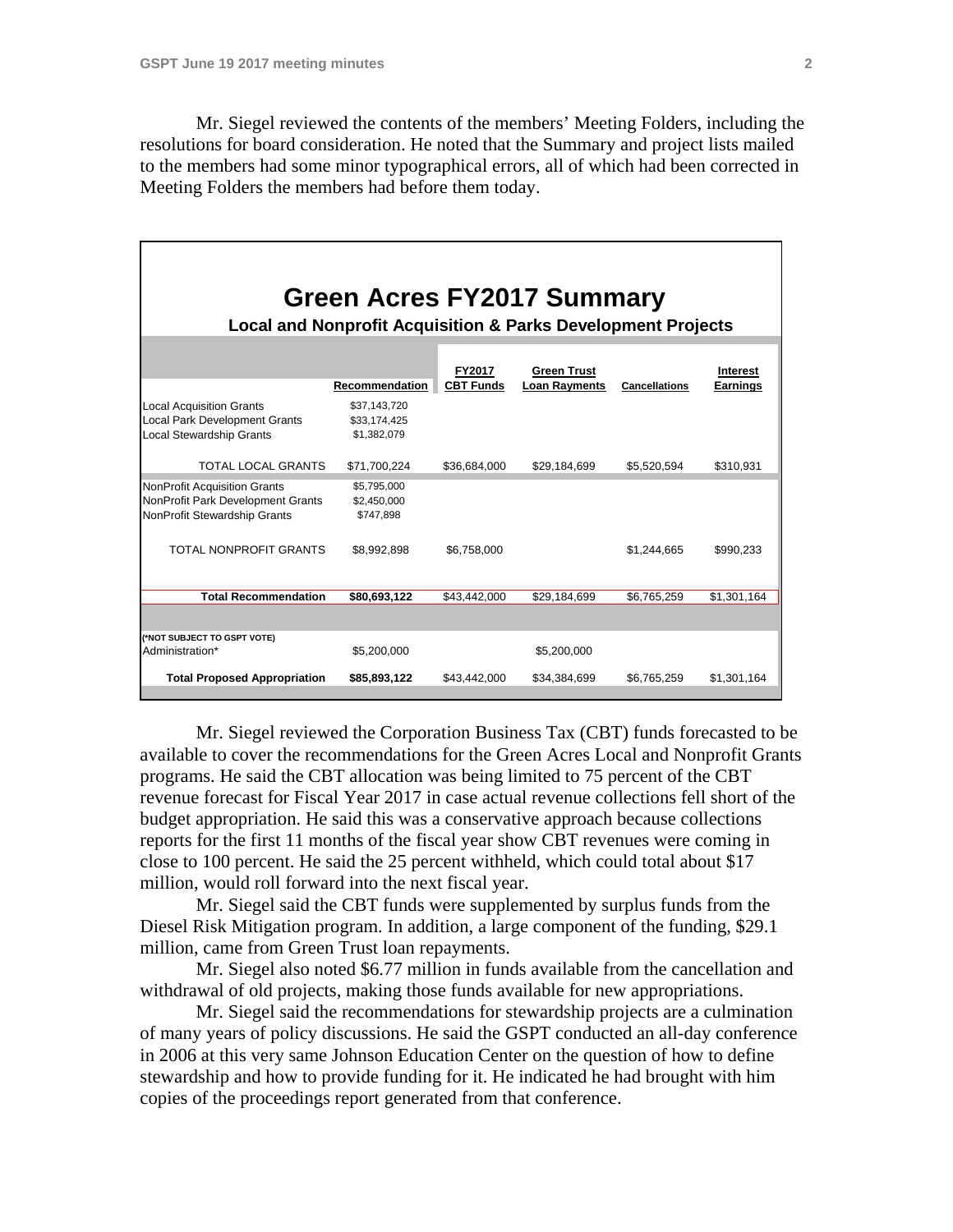### **PRESENTATION OF GREEN ACRES LOCAL & NONPROFIT GRANT RECOMMENDATIONS**

Green Acres Director Martha Sapp introduced some staff members and thanked the board for scheduling a meeting.

 Ms. Sapp said to date the Green Acres program has preserved 690,000 acres with conservation partners in every county and across the state. She said the land preservation work continues but in some ways it has become more difficult as the obvious projects have been completed. She said, "We joke in the office that all of the easy projects have been done and the ones that are left require a lot of ingenuity, patience and a sense of humor."

 Ms. Sapp said the applications for this funding round were received in February. She said every single application is reviewed, ranked and then funded in ranking order according to the money available. She said the applications requested a total of \$260 million, of which \$81 million was being recommended to the GSPT and the Legislature for approval. She said, "It is a lot of money but it is never quite enough."

 Ms. Sapp said many counties and municipalities have sophisticated landpreservation operations in which they purchase land in advance and then seek reimbursement from Green Acres. She said, "We need to do the best we can to keep them going."

 Ms. Sapp said one of the most exciting parts of the recommendations package under consideration by the GSPT board was \$748,000 in the new stewardship grants. She said a lot of field research went into the development of the stewardship grants. She said Green Acres decided to place an emphasis on projects that improved natural resources rather than projects focused on recreational facilities. She said existing park-development grant programs were adequate to address recreation issues.

 Ms. Sapp said the Office of Green Acres by past policy would limit applicants to receiving either an acquisition grant or a development grant. Applicants could not receive both. But in the case of stewardship grants, the Green Acres program permitted applicants for acquisition or development grants to also receive the smaller stewardship grants.

 Concerning the acquisition grants for municipalities, Ms. Sapp said the base award was set at \$500,000. She explained grants for municipalities with high population density are set at base-times-1.5 (\$750,000) and for cities qualified for urban aid at basetimes-2 (\$1 million). She explained county applicants receive base-times-2 (\$1 million) with densely populated counties receiving base-times-2.5 (\$1.25 million) and urban counties receiving base-times-3 (\$1.5 million). She said the base calculation system was predictable and understandable so no one needs to be concerned the sums were subject to influence or "meddling."

 Ms. Sapp said the majority of acquisition grants went to "Planning Incentive" municipalities that have pre-approved land acquisition plans. She said these towns take precedence because they raise hundreds of millions of dollars in matching sums on their own through their local taxes.

 Mr. Siegel asked Ms. Sapp to clarify the two-grant allowance policy for stewardship applicants, which she did.

 Vice-Chairman Romano asked whether stewardship grants had any inclusion for staff time or staff costs. Ms. Sapp said no, the grants could only be used for expenses for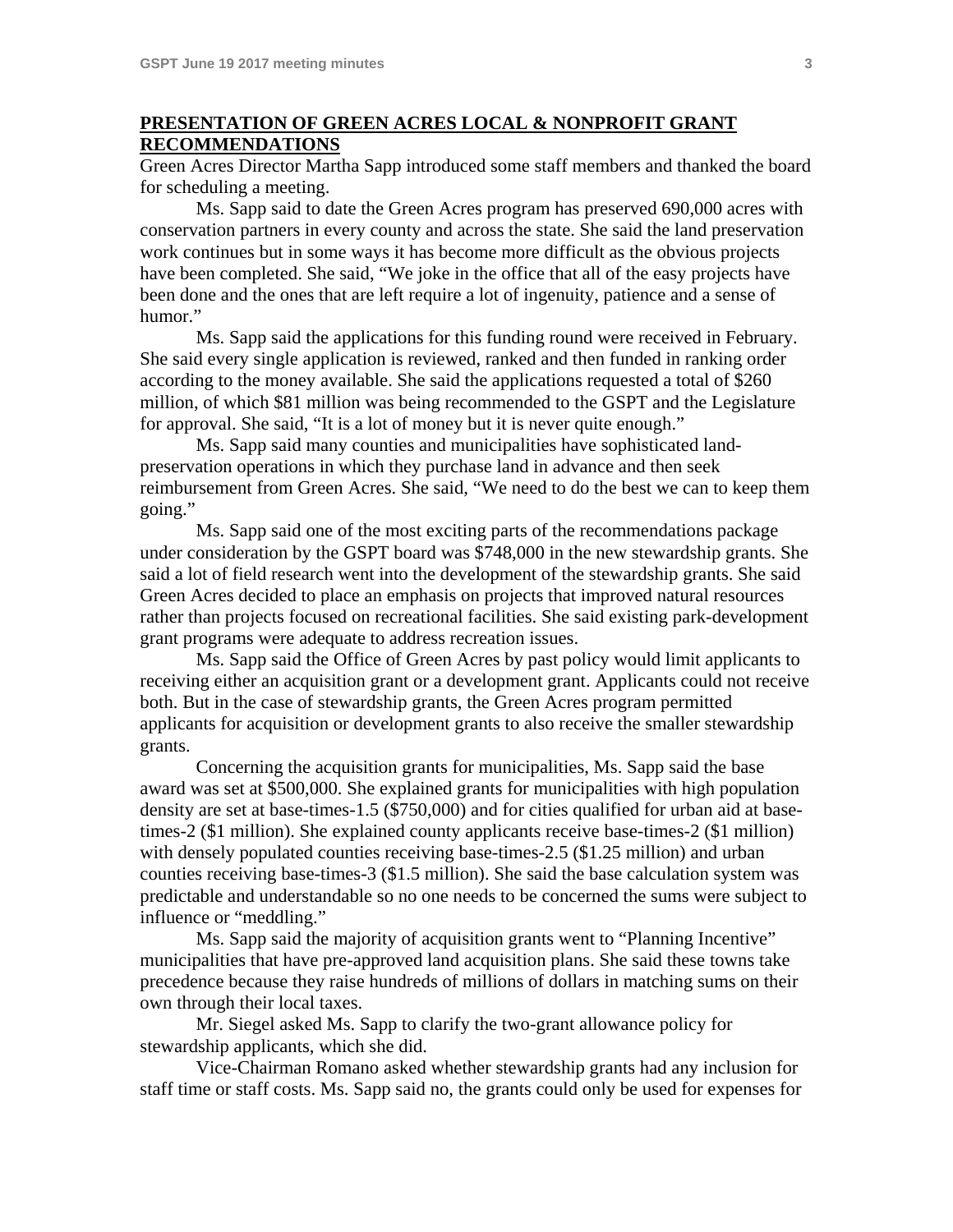capital projects, which had to be matched by the applicant agency. She said it was made clear that staff time is not an eligible cost.

 Ms. Payne asked about a stewardship grant that mentioned environmental education. Ms. Sapp said the grant would fund the development of informational kiosks and signage but could not be used for building structures. She said some projects include waterfronts and boardwalks but none cover hard construction costs. Ms. Payne asked for clarification that the grant could not be used to fund payroll for environmental educators. Ms. Sapp clarified that it could not.

 Ms. Payne asked about grants involving historic sites. Ms. Sapp said they were intended for improvement of gardens and park grounds around the historic buildings, not for the types of bricks-&-mortar projects funded by the New Jersey Historic Trust.

 Mr. Boornazian added that the DEP's historic sites division has other funding mechanisms for maintaining or rehabilitating the historic properties owned by the state.

 Mr. Siegel asked if the stewardship grants were a reimbursement program. Ms. Sapp said it was typically a reimbursement but it was possible in certain cases the grant would be used to pay a contractor bill directly for work that has been completed.

 Vice-Chairman Romano said the Green Acres Local Grants program was more critical than ever because many counties were reducing their land-acquisition funding levels.

 Ms. Sapp said creating partnerships with local agencies, nonprofits and foundations to share project costs has made for some complicated deals but it is necessary. "It is really the staff that makes these deals work," she said.

 Chairman Atkinson said the Green Acres program recently preserved the first state park in Gloucester County, the Tall Pines State Preserve. He said it was a complex project with multiple funding sources and Green Acres staff members were the central coordinators.

 When Ms. Sapp had concluded her presentation, Mr. Siegel added some points to his Executive Director's report.

 Mr. Siegel explained to the board members their meeting today was something of an emergency in an effort to get the Green Acres appropriations bills through the Legislature in the next 11 days before the Legislature begins a lengthy summer recess. He said the effort to get the bills through in such a short time frame was something of a "three-point shot, but at least we are on the court."

 Mr. Siegel said the Green Acres appropriations bills had already been drafted in accordance with the GSPT's proposed resolutions and were ready for introduction that afternoon. He said the four Farmland Preservation appropriations bills are up for final approval today in the Legislature and the Historic Trust appropriations bill was already on the Governor's desk.

*(Note: The Green Acres appropriations bills were introduced the day of the GSPT June 19 meeting, approved by the Legislature June 29 and signed into law July 21. The package of four Farmland Preservation bills cleared the Legislature June 19 and was signed into law Aug. 7. The Historic Trust appropriation was signed into law July 13.)*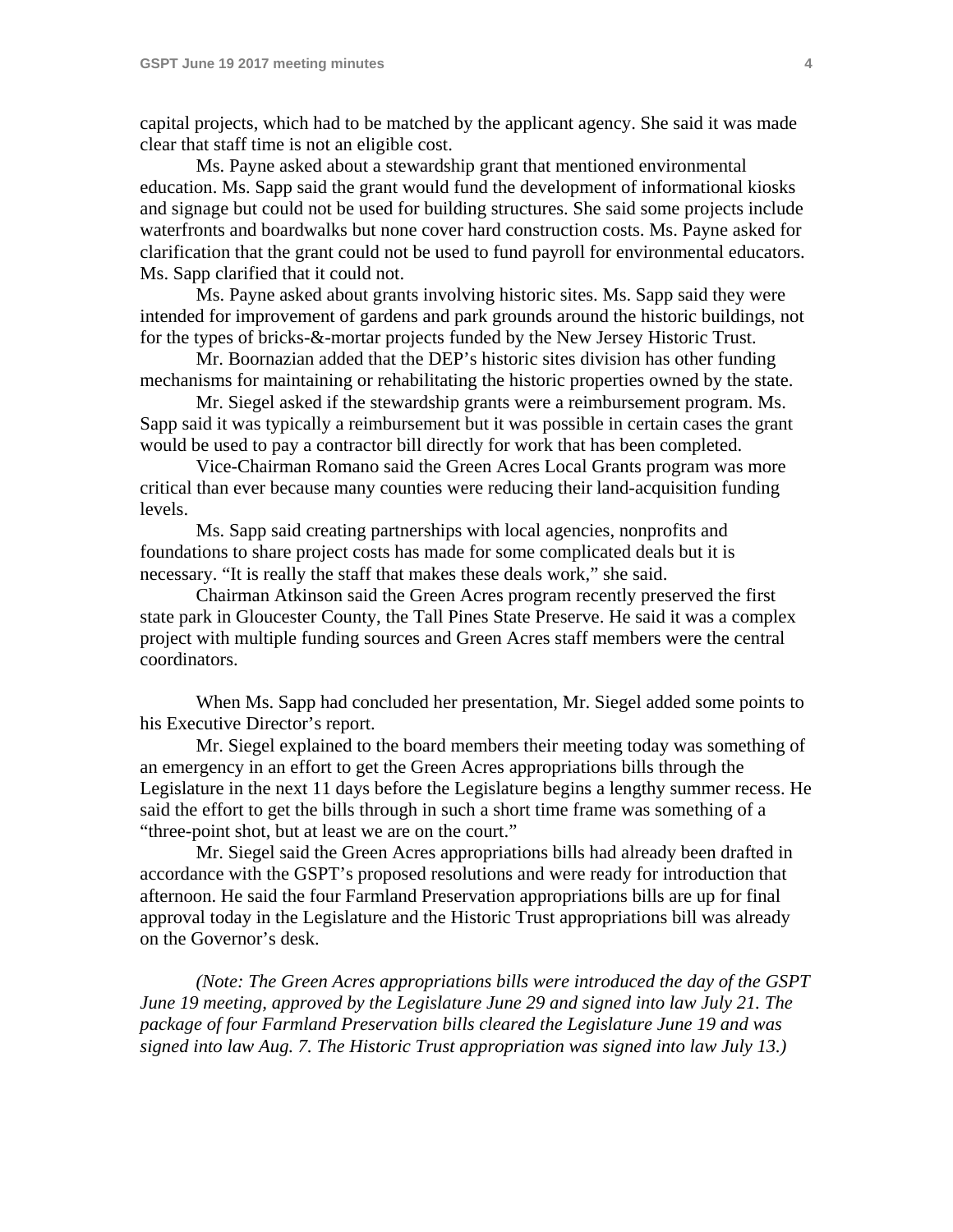# **RESOLUTION #17-001 TO APPROVE GREEN ACRES RECOMMENDATIONS FOR LOCAL GRANTS, SUBTRACTING FROM THE LIST GRANTS TO GLOUCESTER COUNTY, BEDMINSTER AND PEAPACK-GLADSTONE, WITH FUNDS TO COME FROM THE PRESERVE NEW JERSEY (CBT) GREEN ACRES FUND AND THE DIESEL RISK MITIGATION FUND**

Mr. Siegel explained the purpose of having nine resolutions. He said there are separate resolutions for each program and for each separate funding source. In addition, he explained it has been customary to extend the courtesy to board members of separating out recommended projects on which they feel they need to recuse. He said he separates out the recusal projects into separate resolutions so the recusing members can still vote on the main packages.

Moved by Ms. Payne Seconded by Vice-Chairman Romano Approved 9-0

SIDE NOTE (NOT PART OF THE MINUTES): This resolution approves the appropriation of \$69,598,517 from the CBT Fund for Green Acres Local Grants to counties and municipal governments. The overall appropriation is actually \$71.7 million but \$2.1 million is being subtracted and put into separate resolutions to accommodate recusals.

The total \$71.7 million Local Grants package breaks down as follows:

- \$37.1 million for land acquisitions.
- \$33.17 million for recreational development projects.
- \$1.38 million for stewardship projects.

**RESOLUTION #17-002 TO APPROVE GREEN ACRES RECOMMENDATIONS FOR LOCAL GRANTS, SUBTRACTING FROM THE LIST GRANTS TO GLOUCESTER COUNTY, BEDMINSTER AND PEAPACK-GLADSTONE, WITH FUNDS TO COME FROM THE GREEN TRUST BOND FUNDS LOAN REPAYMENT ACCOUNTS, CASH MANAGEMENT FUND INTEREST RETURNS AND PROJECT CANCELLATIONS AND WITHDRAWALS.** 

Moved by Ms. Overdeck Seconded by Ms. Payne Approved 9-0

SIDE NOTE (NOT PART OF THE MINUTES): This resolution approves the appropriation of \$69,598,517 for Local Grants to counties and municipal governments from old bond funds with money made available by Green Trust loan repayments or by the cancellations of old projects. It DOES NOT repeat or double the funding in Resolution #17-001. It is a companion resolution to give the Green Acres staff the flexibility to draw the same \$69.6 million from either the CBT fund or the old bond funds.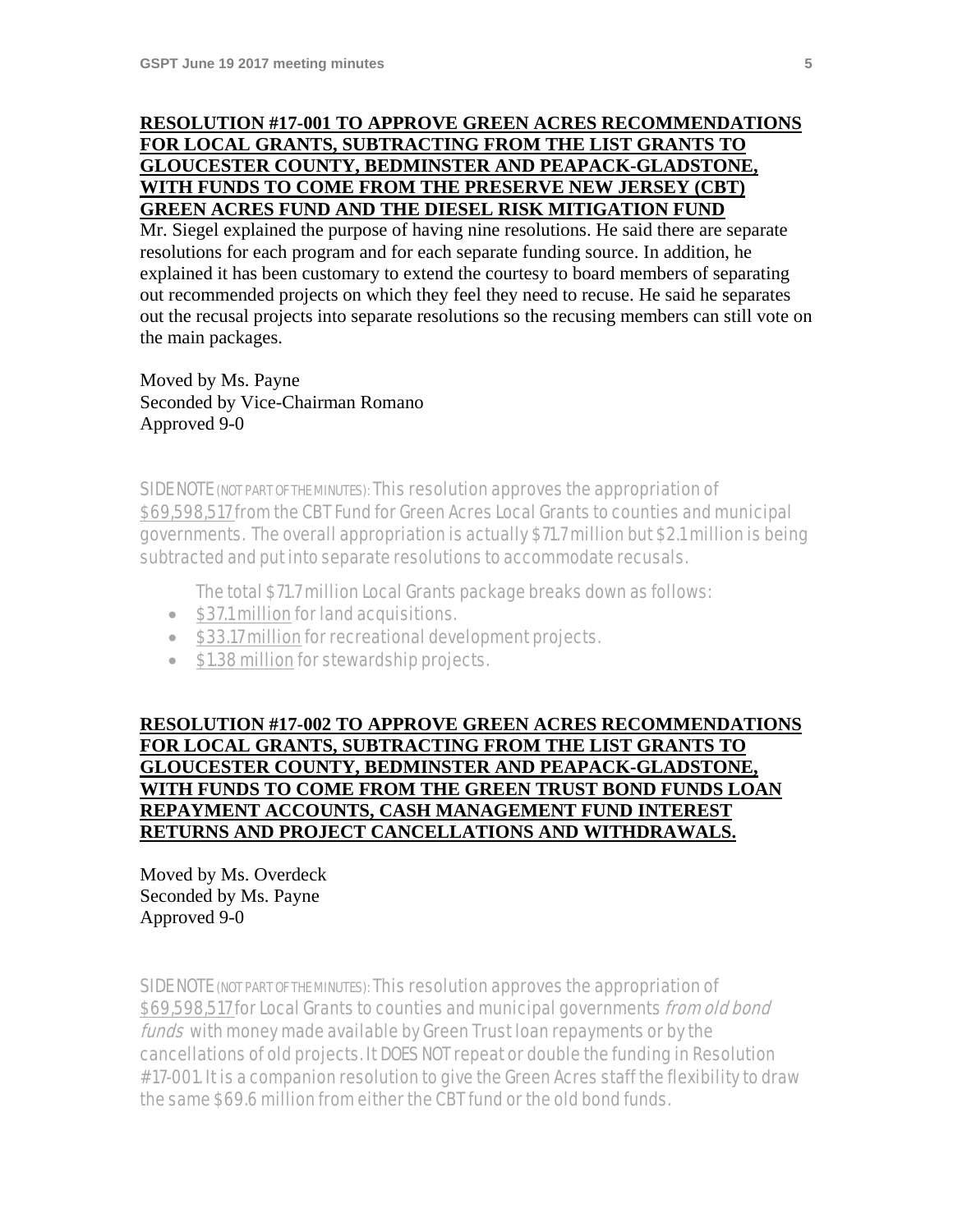# **RESOLUTION #17-003 TO APPROVE GREEN ACRES RECOMMENDATIONS FOR LOCAL GRANTS FOR ACQUISITION AND STEWARDSHIP PROJECTS TO GLOUCESTER COUNTY, BEDMINSTER AND PEAPACK-GLADSTONE WITH FUNDS TO COME FROM THE PRESERVE NEW JERSEY (CBT) GREEN ACRES FUND AND THE DIESEL RISK MITIGATION FUND**

Mr. Siegel as Board Secretary-Treasurer chaired the quorum for the purposes of this vote.

Moved by Mr. Spinelli Seconded by Ms. Payne Approved 7-0

Chairman Atkinson recused from the vote because he works in the Gloucester County preservation office and the county is a grant recipient.

 Vice-Chairman Romano recused from the vote because he works for New Jersey Conservation Foundation, which serves as a consultant to Bedminster and Peapack-Gladstone in their preservation projects.

SIDE NOTE (NOT PART OF THE MINUTES): This resolution approves the appropriation of \$2,101,707 from the CBT Fund to Gloucester County, Bedminster and Peapack-Gladstone for land acquisitions and stewardship projects. It was split into a separate resolution to accommodate board member recusals.

# **RESOLUTION #17-004 TO APPROVE GREEN ACRES RECOMMENDATIONS FOR LOCAL GRANTS FOR ACQUISITION AND STEWARDSHIP PROJECTS TO GLOUCESTER COUNTY, BEDMINSTER AND PEAPACK-GLADSTONE WITH FUNDS TO COME FROM THE GREEN TRUST BOND FUNDS LOAN REPAYMENT FUND ACCOUNTS, CASH MANAGEMENT FUND INTEREST RETURNS AND PROJECT CANCELLATIONS AND WITHDRAWALS.**

Mr. Siegel as Board Secretary-Treasurer chaired the quorum for the purposes of this vote.

Moved by Mr. Spinelli Seconded by Mr. Ceponis Approved 7-0

Chairman Atkinson recused from the vote because he works in the Gloucester County preservation office and the county is a grant recipient.

 Vice-Chairman Romano recused from the vote because he works for New Jersey Conservation Foundation, which serves as a consultant to Bedminster and Peapack-Gladstone in their preservation projects.

SIDE NOTE (NOT PART OF THE MINUTES): This resolution approves the appropriation of \$2,101,707 to Gloucester County, Bedminster and Peapack-Gladstone for land acquisitions and stewardship projects *from old bond funds* with money made available by Green Trust loan repayments or by the cancellations of old projects. It DOES NOT repeat or double the funding in Resolution #17-003. It is a companion resolution to give the Green Acres staff the flexibility to draw the same \$2.1 million from either the CBT fund or the old bond funds.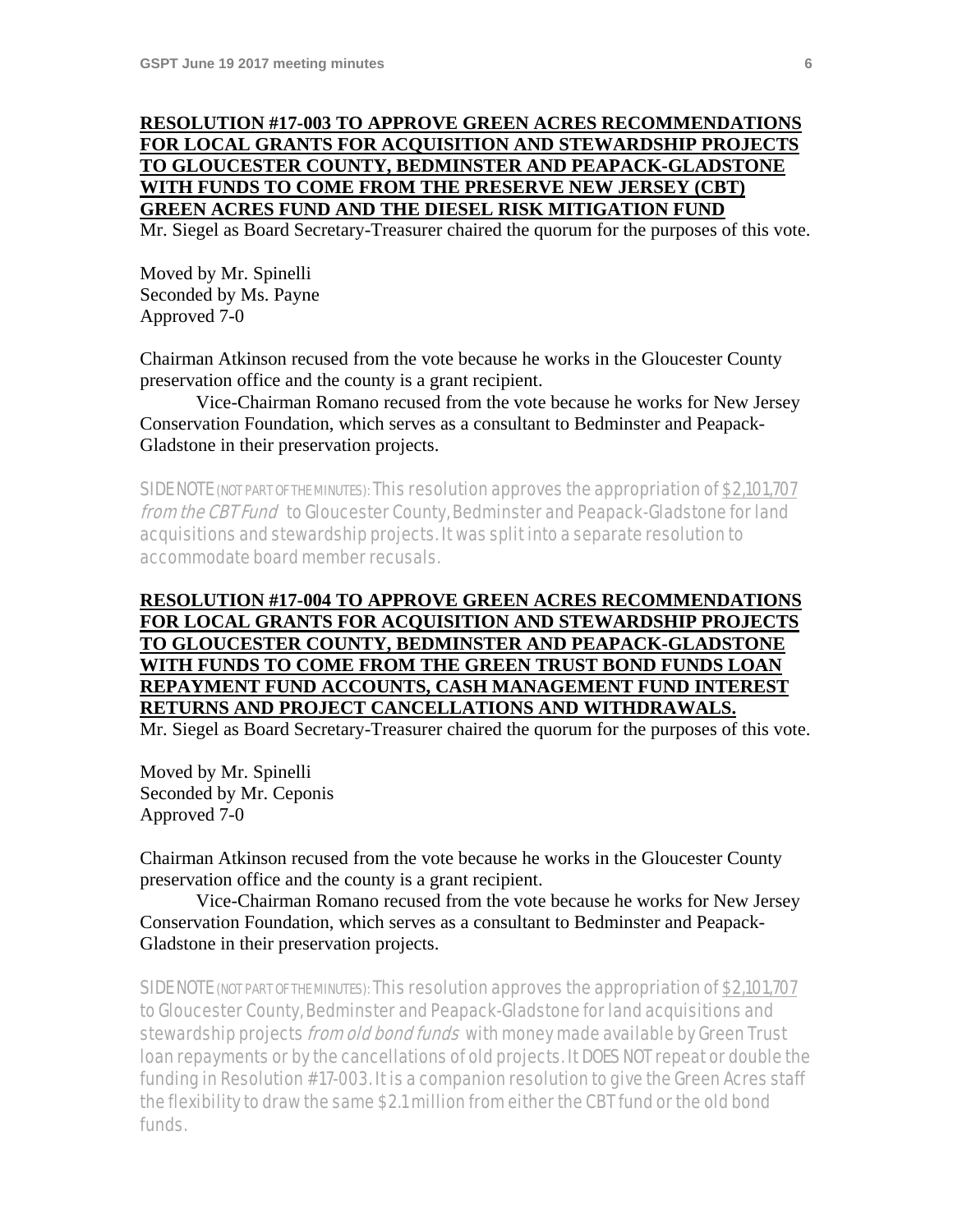# **RESOLUTION #17-005 TO APPROVE GREEN ACRES RECOMMENDATIONS FOR NONPROFIT GRANTS FROM THE ENCLOSED LIST OF NONPROFIT AGENCIES FOR ACQUISITION, DEVELOPMENT AND STEWARDSHIP PROJECTS, SUBTRACTING FROM THE LIST THE NEW JERSEY CONSERVATION FOUNDATION, SAVE HAMILTON OPEN SPACE AND TEWKSBURY LAND TRUST, WITH FUNDS TO COME FROM THE PRESERVE NEW JERSEY (CBT) GREEN ACRES FUND AND THE DIESEL RISK MITIGATION FUND.**

Moved by Ms. Payne Seconded by Mr. Buzby Approved 9-0

SIDE NOTE (NOT PART OF THE MINUTES): This resolution approves the appropriation of \$7,992,878 from the CBT Fund for Nonprofit Grants. The overall appropriation is actually \$8.99 million but \$1 million is being subtracted and put into separate resolutions.

The total \$8.99 million Local Grants package breaks down as follows:

- \$5.8 million for land acquisitions.
- \$2.45 million for recreational development projects.
- \$747,898 for stewardship projects.

**RESOLUTION #17-006 TO APPROVE GREEN ACRES RECOMMENDATIONS FOR NONPROFIT GRANTS FROM THE ENCLOSED LIST OF NONPROFIT AGENCIES FOR ACQUISITION, DEVELOPMENT AND STEWARDSHIP PROJECTS, SUBTRACTING FROM THE LIST THE NEW JERSEY CONSERVATION FOUNDATION, SAVE HAMILTON OPEN SPACE AND TEWKSBURY LAND TRUST, WITH FUNDS TO COME FROM CASH MANAGEMENT FUND INTEREST RETURNS AND PROJECT CANCELLATIONS AND WITHDRAWALS.** 

Moved by Ms. Overdeck Seconded by Mr. Spinelli Approved 9-0

SIDE NOTE (NOT PART OF MINUTES): This resolution approves the appropriation of \$7,992,878 for Nonprofit Grants *from old bond funds* with money made available by Green Trust loan repayments or by the cancellations of old projects. It DOES NOT repeat or double the funding in Resolution #17-005. It is a companion resolution to give the Green Acres staff the flexibility to draw the same \$7.99 million from either the CBT fund or the old bond funds.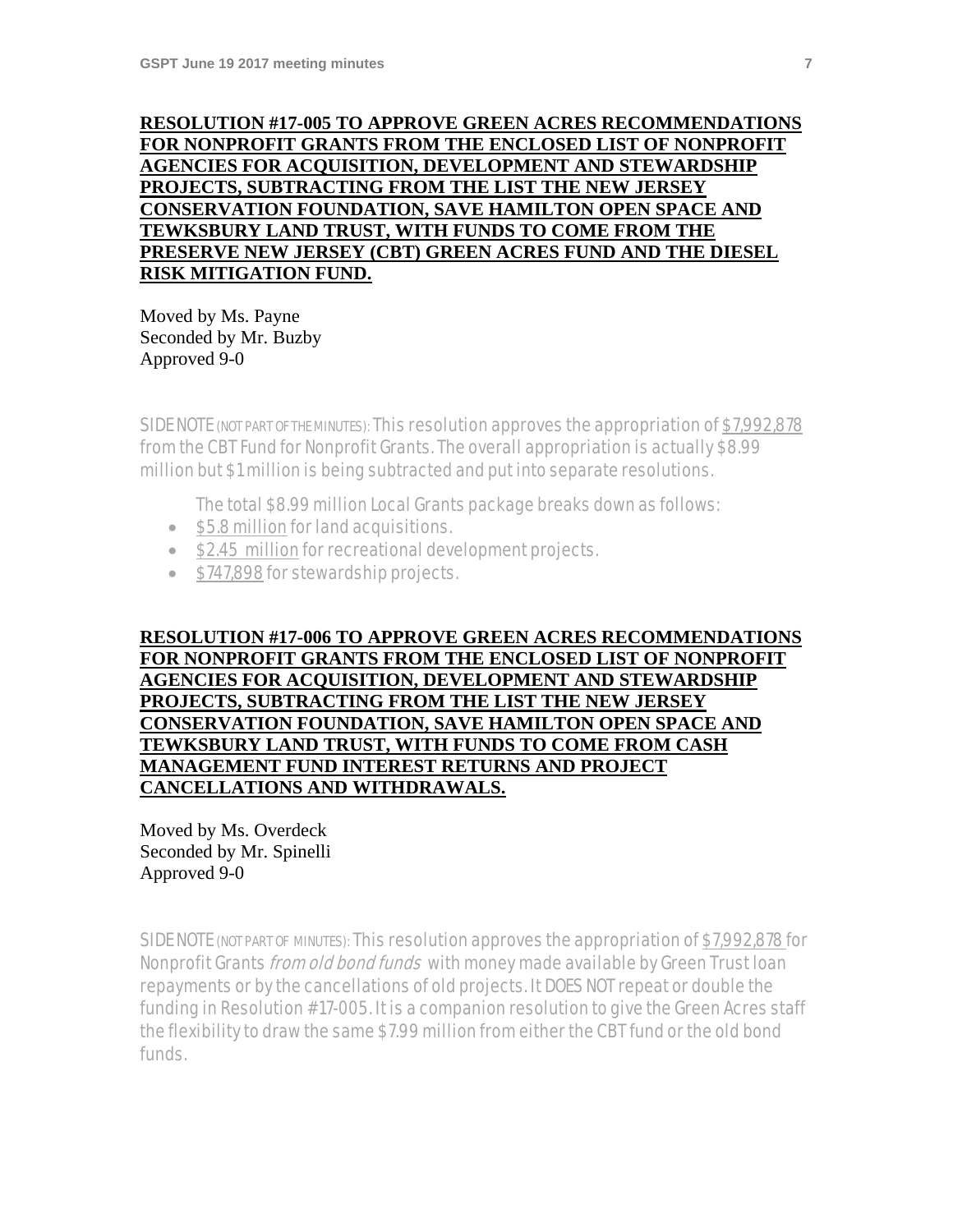### **RESOLUTION #17-007 TO APPROVE GREEN ACRES RECOMMENDATIONS FOR NONPROFIT GRANTS FOR ACQUISITION AND STEWARDSHIP PROJECTS TO THE NEW JERSEY CONSERVATION FOUNDATION, SAVE HAMILTON OPEN SPACE AND TEWKSBURY LAND TRUST FROM THE PRESERVE NEW JERSEY (CBT) GREEN ACRES FUND AND THE DIESEL RISK MITIGATION FUND**

Moved by Chairman Atkinson Seconded by Mr. Boornazian Approved 8-0

Vice-Chairman Romano recused from the vote because he works for grant recipient New Jersey Conservation Foundation, because he sits on the board of Save Hamilton Open Space and because NJCF assists the Tewksbury land Trust as a consultant.

SIDE NOTE (NOT PART OF THE MINUTES): This resolution approves the appropriation of \$1,000,020 from the CBT Fund to New Jersey Conservation Foundation, Save Hamilton Open Space and Tewksbury Land Trust for land acquisitions and stewardship projects. It was split into a separate resolution to accommodate a board member recusal.

### **RESOLUTION #17-008 TO APPROVE GREEN ACRES RECOMMENDATIONS FOR NONPROFIT GRANTS FOR ACQUISITION AND STEWARDSHIP PROJECTS TO THE NEW JERSEY CONSERVATION FOUNDATION, SAVE HAMILTON OPEN SPACE AND TEWKSBURY LAND TRUST FROM CASH MANAGEMENT FUND INTEREST RETURNS AND PROJECT CANCELLATIONS AND WITHDRAWALS.**

Moved by Ms. Payne Seconded by Mr. Buzby Approved 8-0

Vice-Chairman Romano recused from the vote because he works for grant recipient New Jersey Conservation Foundation, because he sits on the board of Save Hamilton Open Space and because NJCF assists the Tewksbury land Trust as a consultant.

### At this point in the meeting, Ms. Sapp replaced Mr. Boornazian as ex-officio representative of DEP Commissioner Martin.

SIDE NOTE (NOT PART OF MINUTES): This resolution approves the appropriation of \$1,000,020 to New Jersey Conservation Foundation, Save Hamilton Open Space and Tewksbury Land Trust for land acquisitions and stewardship projects *from old bond funds* with money made available by Green Trust loan repayments or by the cancellations of old projects. It DOES NOT repeat or double the funding in Resolution #17-007. It is a companion resolution to give the Green Acres staff the flexibility to draw the same \$1 million from either the CBT fund or the old bond funds.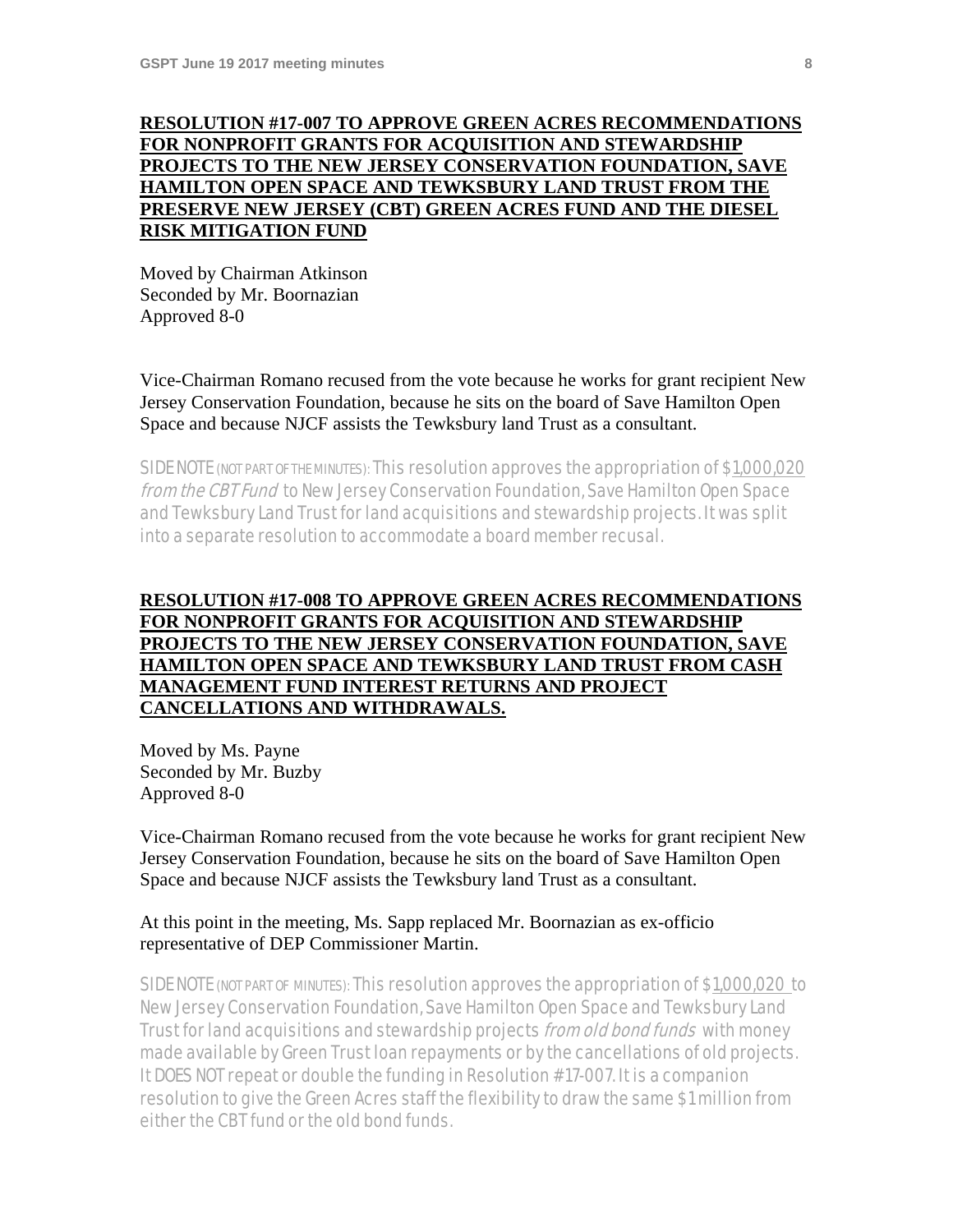#### **EXECUTIVE DIRECTOR'S REPORT**

Mr. Siegel explained the Green Acres program resolutions to this point concerned the use of Fiscal Year 2017 funding. He said the DEP State Capital Projects recommendation proposes to use Fiscal Year 2018 prospective funding. He said State Capital Projects used to be a direct budget appropriation but under the 2016 Preserve New Jersey Act, these project recommendations for capital projects at the state parks, forests and wildlife refuges must now come through the GSPT.

 Mr. Siegel said the largest funding component of the Capital Projects package was a contingency fund for \$1.2 million. He said funds could be moved between categories during the year as long as the Treasury Department's Office of Management & Budget is notified of the shift. He said these are a same parameters the GSPT board approved for State Capital Projects at its Dec. 16, 2016, meeting.

### **PRESENTATION OF GREEN ACRES STATE CAPITAL PROJECTS GRANT RECOMMENDATIONS**

Mr. Boornazian, the DEP assistant commissioner for natural resources, which includes supervision of the Divisions of Parks & Forestry and Fish & Wildlife, made the presentation for DEP about State Capital Projects recommendations for state-owned land in those two divisions.

 Mr. Boornazian added to Mr. Siegel's explanation by observing the State Capital Projects once were funded from the CBT dedication until the 2014 voter referendum changed the dedication of those funds to the land preservation programs.

 In reviewing his list of projects, Mr. Boornazian highlighted a four-year project to hook up Island Beach State Park into the Berkeley municipal sewerage system. He said this project, now in its final planning phase, would cost up to \$9 million.

 Vice-Chairman Romano asked about the category identified as "in-house projects." Mr. Boornazian explained these were projects in which DEP's own work crews can handle the capital projects. He said this is a great savings over bidding out the project work to private contractors.

 Ms. Payne commented on how much water quality has improved at Island Beach State Park. Mr. Boornazian said the DEP makes daily coastal monitoring flights with sensors that measure chemical content of coastal waters and tidal estuary rivers.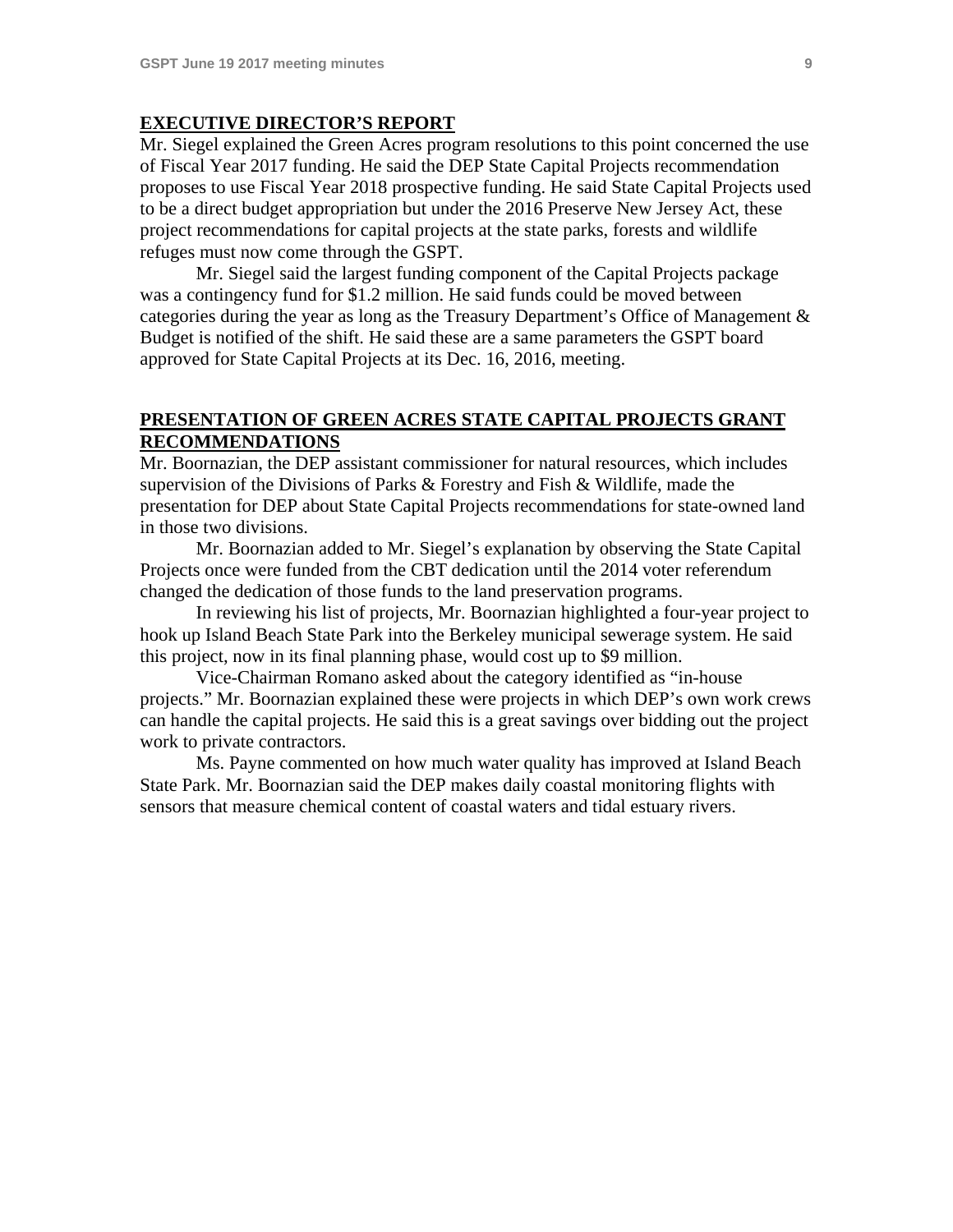### **RESOLUTION #17-009 TO APPROVE NJDEP RECOMMENDATIONS FOR CAPITAL PROJECTS IN STATE PARKS, FORESTS, RECREATION AREAS AND WILDLIFE REFUGES FROM THE PRESERVE NEW JERSEY (CBT) GREEN ACRES FUND AND THE DIESEL RISK MITIGATION FUND.**

Moved by Ms. Sapp Seconded by Mr. Spinelli Approved 9-0

SIDE NOTE (NOT PART OF THE MINUTES): This resolution approves the appropriation of \$12,300,000 from CBT Funds to be collected in FY2018 for capital projects in the State DEP Division of Parks & Forestry and Division of Fish & Wildlife. The other appropriations in Resolutions #17-001, #17-003, #17-005 and #17-007 use CBT funds from the past fiscal year FY2017. Resolution #17-009 is "prospective," authorizing funding for projects for the upcoming Fiscal Year.

 The eight Green Acres resolutions -001 thru -008 total \$80.7 million from the CBT Fund and older bond funds. The DEP State Capital Projects appropriation of \$12.3 million brings the grand total to \$93 million.

 The CBT Fund is the major source at \$55.7 million. Loan repayments provide \$29.2 million. Project cancellations and interest earnings provide \$8.1 million.

#### **BOARD MEMBER COMMENT**

Chairman Atkinson asked if any board members had a comment.

 Vice-Chairman Romano praised Mr. Boornazian and Ms. Sapp for their presentations and thanked their staffs for the work required to prepare these recommendations. Vice-Chairman Romano said he knows it is not easy to balance all of the different interests involved.

 Ms. Payne, who is executive director of the Farmland Preservation program, said in the days in which land acquisition was financed by GSPT bond issues (2000-2009), there was a predictable, annual process. She said with the transition to CBT that is completely off the tracks. She said we have fewer funds and it would be better to restore predictability by handling appropriations at the start of the fiscal year rather than at the end of it, as occurred today.

Ms. Payne said, "Our goal is to come back to the GSPT a lot sooner than later."

 Mr. Boornazian said that since the Green Acres Local and Nonprofit grant recommendations were being voted on now, at the very end of Fiscal Year 2017, the agency probably would not have a Local and Nonprofit grant round during Fiscal Year 2018 that begins in two weeks. He said they would probably allow the funding to build up for two years and then administer the next grant round during Fiscal Year 2019.

 Ms. Sapp reinforced this plan, stating that applications for recreational development projects can involve a lot of expense for municipalities that might need to hire consultants or engineers to scope out a proposed project. She said it is best to ensure enough funds are in place to make this costly application process worthwhile.